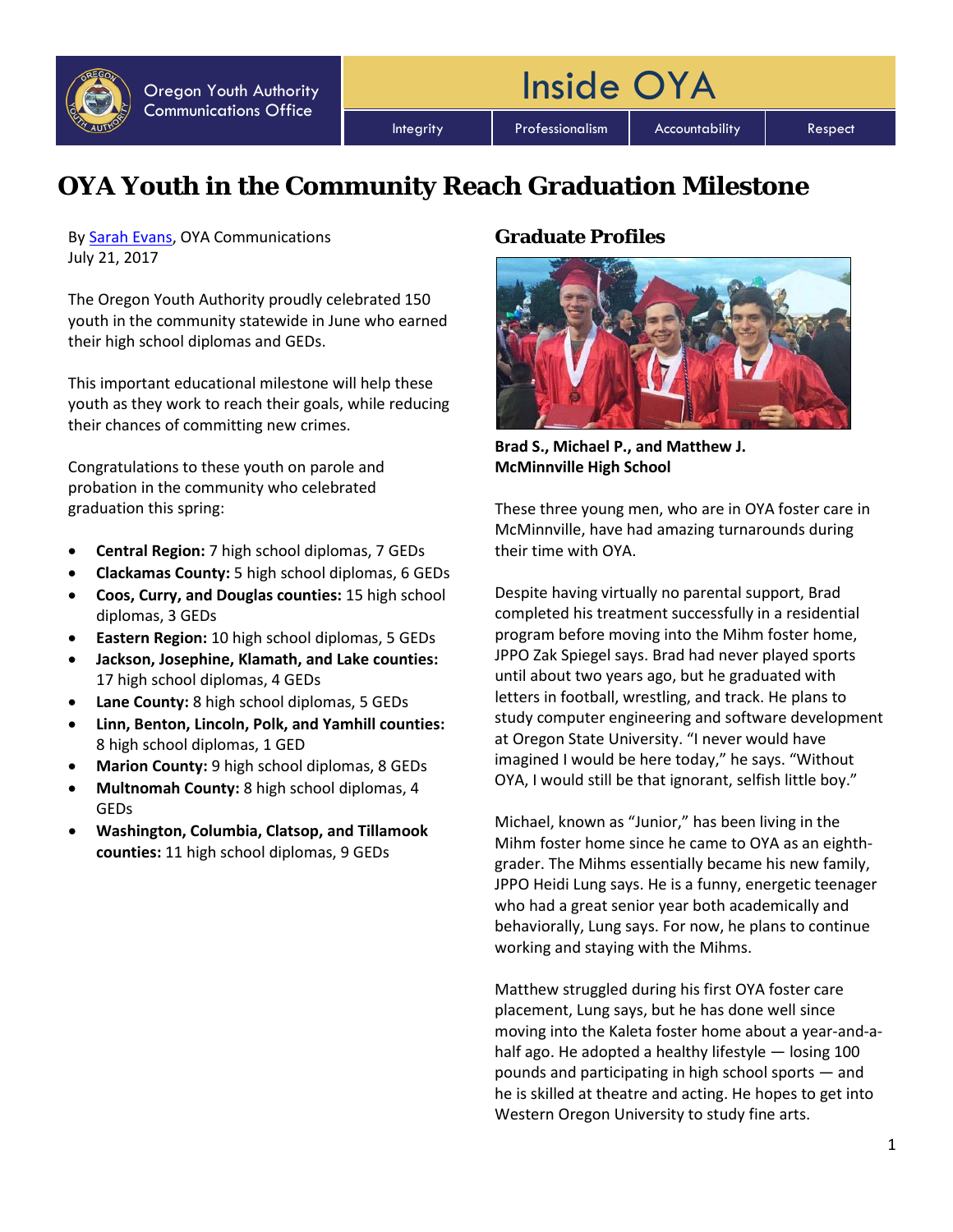

**Beatrice O., Oregon City Service Learning Academy**

When Bea started school at OCSLA in September, she only had 13.5 credits. She worked hard, took credit recovery classes at Clackamas Community College, and graduated with more than the required 26 units.

Bea, who lives in Rita Cosenza's foster home, was active in the leadership class and became the unofficial class counselor. She was on the honor roll several times, and she received the Student of the Year award from her Oregon MESA class, a pre-college academic program that equips underrepresented students with science, technology, engineering, and math skills. Bea's MESA team competed in a robotics competition in Portland where they built a working hand.

Bea also was the only student from OCSLA to recently receive an award from the Optimist Club. Next, she plans to attend beauty school.



*Left to right: Matthew, foster mom Sandy Cochran, and Sean at graduation.*

## **Matthew L. and Sean B., Yamhill Carlton High School**

Matthew and Sean both live in Sandy Cochran's foster home in Carlton. Before attending Yamhill Carlton High, Matthew was behind in school and not strong academically. But at Yamhill Carlton, he did better than ever in academics, JPPO Deanna Salvo says. Matthew caught up with the rest of his classmates and was able to participate in football, wrestling, and track. He plans to attend Chemeketa Community College in the fall.

Sean had a successful stay at St. Mary's Home for Boys before moving into Cochran's foster home and enrolling in Yamhill Carlton. He struggles with vision and hearing issues, but never uses that as an excuse, JPPO Diana Pedregon says. Sean was on the honor roll every term at Yamhill Carlton; participated in football, wrestling, and track; and also plans to attend Chemeketa in the fall.

#### \*\*\*\*\*

## **Elly F., Wineva Johnson Center for Girls GED program**



When she came to OYA in November at age 17, Elly had very few academic credits. She struggled with substance abuse and truancy, JPPO Christine Tegner says. But she worked hard at Wineva and was able to earn her GED. She is in recovery,

is working in food service, and plans to attend Chemeketa Community College in the fall.